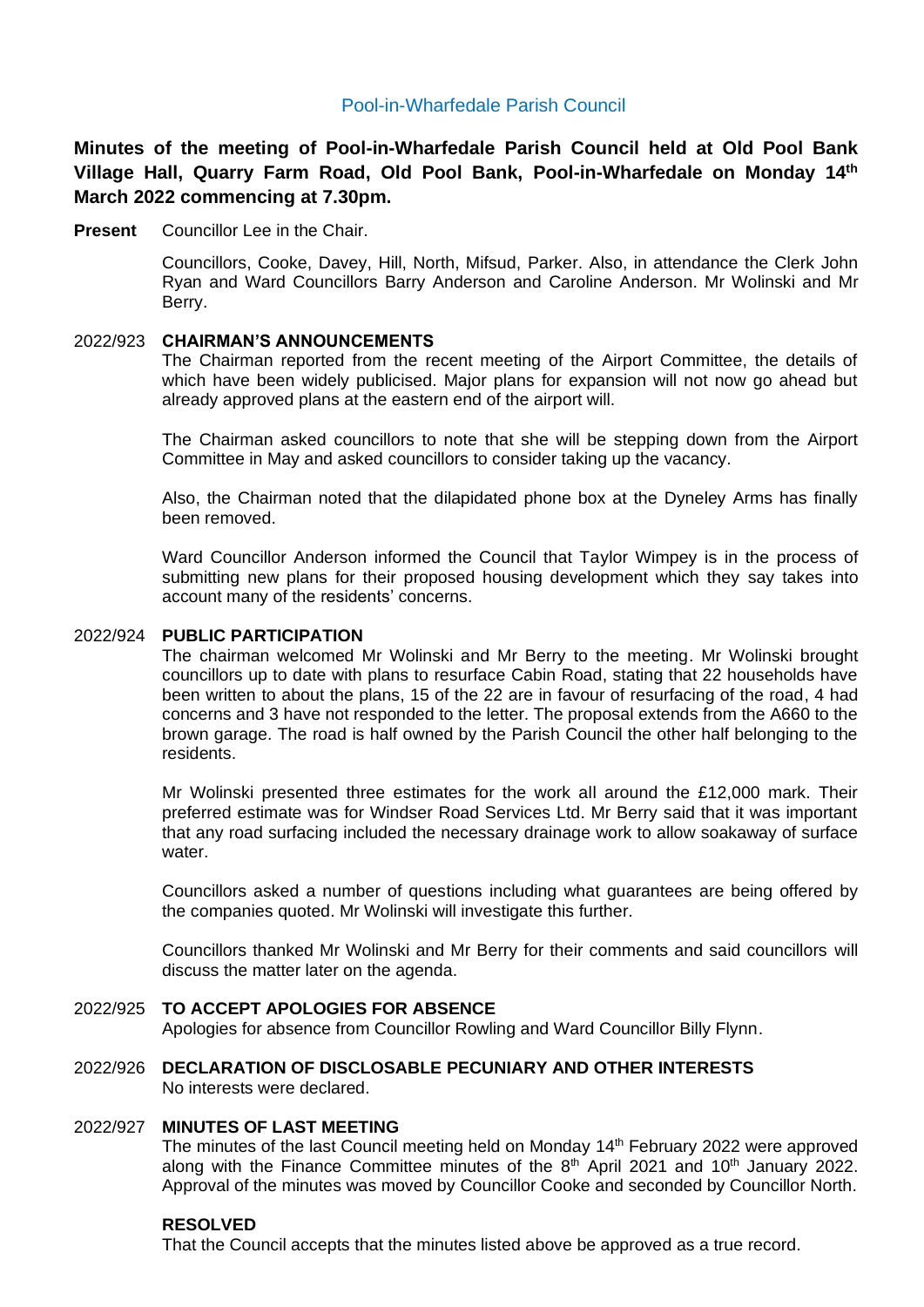## 2022/928 **NEIGHBOURHOOD PLAN**

The Chair of the Neighbourhood Planning Group Alexa Ruppertsberg circulated a report covering work over the last few months. Leeds City Council are still reviewing the Basic Conditions and Consultation Statement though this has been held up due to recruitment of staff. It was noted that a tremendous amount of work has fallen on a few members of the Group namely Alexa Ruppertsberg, Ailsa Bearpark, John Porter and Councillor Rowling. The Council expressed their gratitude for all their hard work on the Plan.

Councillors should consider applying some pressure to Leeds Council to move things along.

### 2022/929 **ROAD SAFETY ISSUES IN POOL**

Whilst it is understood that the Police have approved the 20-mph scheme and that it remains a high priority Leeds Council are trying to bring together a number of 20-mph schemes to bring efficiencies and save costs in the processing of the schemes. It is hoped that this will be done in the next financial year.

The 30-mph scheme for Old Pool Bank is not considered a priority by Leeds City Council as the accident record does not warrant a reduction in the speed limit. The Council continues to press for this speed reduction but realistically it will not happen anytime soon.

The clerk reported a number of enquires from residents through the Facebook Page, one resident's concerns have been dealt with as outlined above. The other resident raised concerns about irresponsible parking of visitors to the football ground on Wharfe Crescent, some of which blocks the footpath making passage difficult for wheelchair users.

The Council noted the concerns and suggested that the resident contacts the Police through 101 or 999 immediately if passage is blocked. Ward Councillor Anderson will contact the Council's Access Officer to see if anything can be done and the Clerk will write (again) to the Football Club asking supporters and players to park sympathetically in the neighbourhood.

# 2022/930 **QUEENS PLATINUM JUBILEE JUNE 2nd to JIUNE 5th 2022.**

Councillor Hill reported on the recent residents meeting that an event is being planned at the Pool Sports and Social Club with stalls, raffles, food etc. The event will mostly be outside but the club bar will be available. The event will take place on the Sunday  $5<sup>th</sup>$  June. A request from the residents meeting for the planting of a tree will be supported by the Council. Councillor North will undertake to acquire the tree from Stephen Smiths and a plaque celebrating the Jubilee with support from Stephen Smiths and the Parish Council will be made. The tree will be planted within the Recreation Ground with the support of the Pool Riverside Park Trust.

The Council has no specific plans of its own but will support events where possible.

#### 2022/931 **COUNCIL COMMUNICATIONS**

The clerk brought councillors up to date with the Parish Council's Facebook Page and recent activity. A Parish Council Group Page has also been established but the council needs to agree content.

In making use of social media the Council needs to discuss what it wants from using Facebook and other social media platforms. The Clerk suggested a discussion at the next meeting to move the discussion along. The clerk will also report on the free audit of the Facebook Page by Breakthrough Communications.

#### **RESOLVED**

That the Clerk continue to make progress the Facebook Page/Group for the Council and circulate the report from Breakthrough Communications.

#### 2022/932 **REPORTS FROM MEMBERS**

Councillor Cooke and Lee informed the meeting of the forthcoming event on May  $22<sup>nd</sup> 2022$ at Old Pool Bank Village Hall to celebrate its 70-year anniversary.